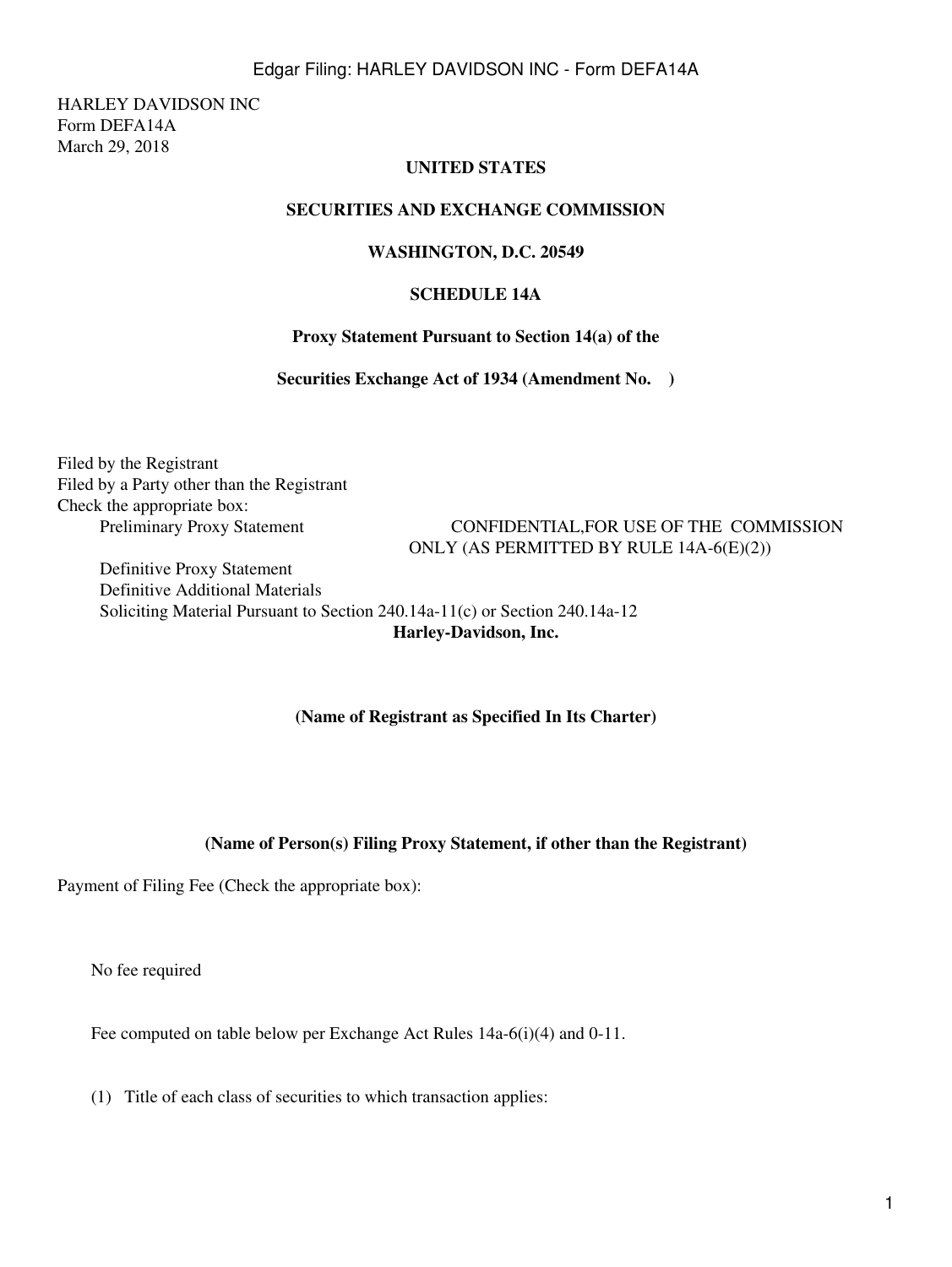# Edgar Filing: HARLEY DAVIDSON INC - Form DEFA14A

(2) Aggregate number of securities to which transaction applies:

(3) Per unit price or other underlying value of transaction computed pursuant to Exchange Act Rule 0-11 (Set forth the amount on which the filing fee is calculated and state how it was determined):

(4) Proposed maximum aggregate value of transaction:

(5) Total fee paid:

Fee paid previously with preliminary materials.

Check box if any part of the fee is offset as provided by Exchange Act Rule 0-11(a)(2) and identify the filing for which the offsetting fee was paid previously. Identify the previous filing by registration statement number, or the Form or Schedule and the date of its filing.

(1) Amount Previously Paid:

(2) Form, Schedule or Registration Statement No.: